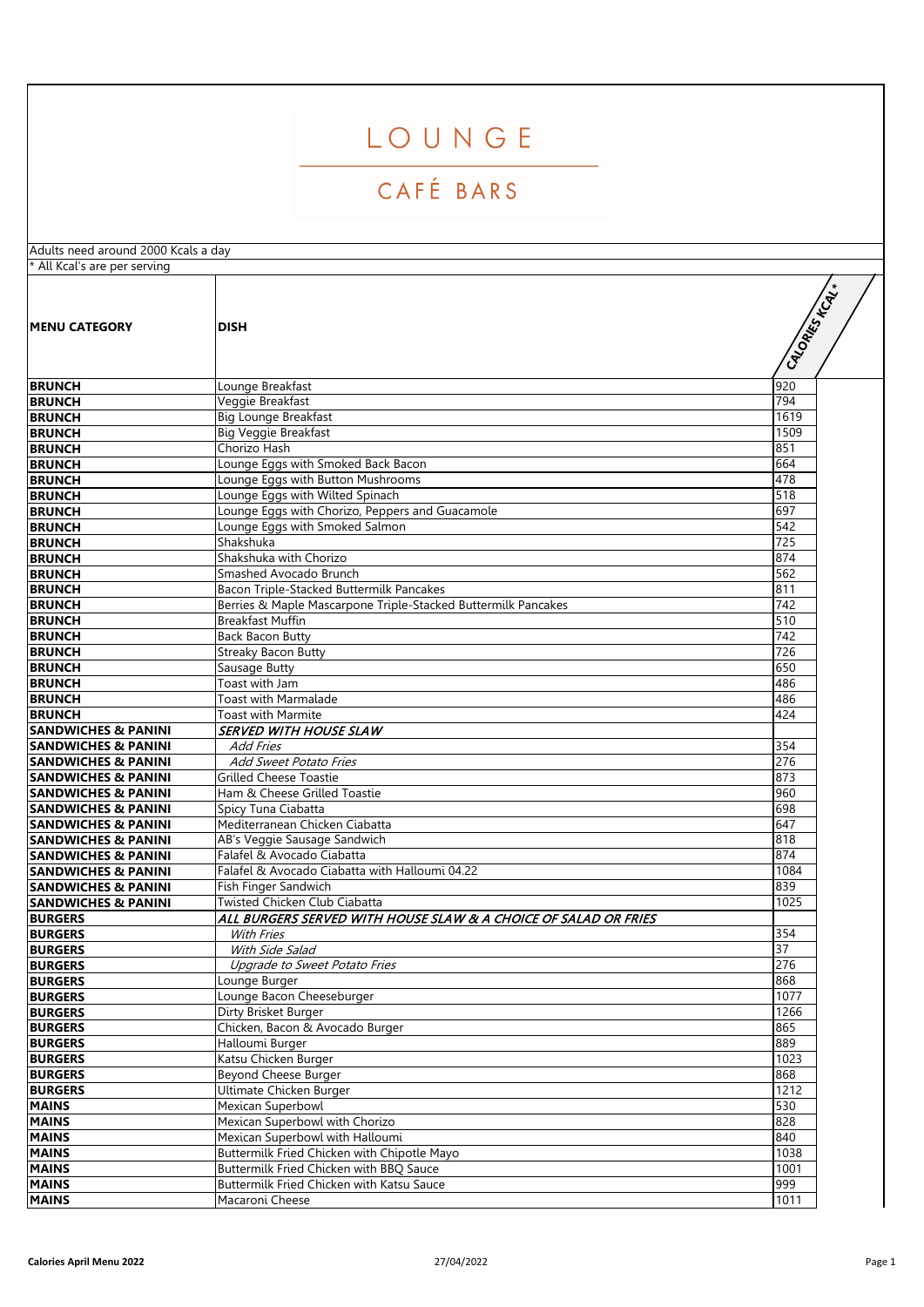| <b>MAINS</b>                         | Macaroni Cheese with Tenderstem Broccoli & Greens  | 1027 |
|--------------------------------------|----------------------------------------------------|------|
| <b>MAINS</b>                         | Macaroni Cheese with Streaky Bacon                 | 1201 |
| <b>MAINS</b>                         | Roasted Aubergine Massaman Curry                   | 681  |
| <b>MAINS</b>                         | Roasted Aubergine Massaman Curry with Flatbread    | 1101 |
| <b>MAINS</b>                         | Miso Salmon Noodle Bowl                            | 722  |
| <b>MAINS</b>                         | Pulled Brisket Chilli                              | 821  |
| <b>MAINS</b>                         | Pulled Brisket Chilli with Chorizo                 | 970  |
| <b>MAINS</b>                         | Bang Bang Buttermilk Fried Chicken Noodles         | 905  |
| <b>MAINS</b>                         | Wan Chai Fried Rice Bowl                           | 638  |
| <b>MAINS</b>                         | Wan Chai Fried Rice Bowl with Miso Aubergine       | 711  |
| <b>MAINS</b>                         | Wan Chai Fried Rice Bowl with Miso Chicken         | 782  |
| <b>MAINS</b>                         | <b>Steak Frites</b>                                |      |
|                                      |                                                    | 1092 |
| <b>SALAD</b>                         | Halloumi & Falafel Salad                           | 983  |
| <b>SALAD</b>                         | Chicken, Bacon & Avocado Salad                     | 660  |
| <b>TAPAS</b>                         | Add Garlic & Chilli Flatbread                      | 419  |
| <b>TAPAS</b>                         | Patatas Bravas                                     | 528  |
| <b>TAPAS</b>                         | Hummus - Served with ciabatta                      | 594  |
| <b>TAPAS</b>                         | Salt & Pepper Squid                                | 333  |
| <b>TAPAS</b>                         | Honey Whipped Feta - Served with ciabatta          | 432  |
| <b>TAPAS</b>                         | Mini Brisket Chilli                                | 227  |
| <b>TAPAS</b>                         | Mozzarella Arancini                                | 485  |
| <b>TAPAS</b>                         | Spicy Meatball Tagine                              | 284  |
| <b>TAPAS</b>                         | Halloumi & Sweetcorn Fritters                      | 308  |
| <b>TAPAS</b>                         | Falafel & Supergrain Bowl                          | 417  |
| <b>TAPAS</b>                         | Edamame Guacamole - Served with ciabatta           | 345  |
| <b>TAPAS</b>                         | Buttermilk Fried Chicken Tapas with Chipotle Mayo  | 376  |
| <b>TAPAS</b>                         | Buttermilk Fried Chicken Tapas with BBQ Sauce      | 339  |
| <b>TAPAS</b>                         | Buttermilk Fried Chicken Tapas with Katsu Sauce    | 337  |
| <b>TAPAS</b>                         | Spicy Beef Quesadilla                              | 353  |
| <b>TAPAS</b>                         | Black Bean & Corn Salsa Quesadilla                 | 399  |
| <b>TAPAS</b>                         | Garlic & Chilli Flatbread                          | 1154 |
| <b>SIDES</b>                         | Garlic & Chilli Flatbread                          | 419  |
| <b>SIDES</b>                         | Cheesy Garlic & Chilli Flatbread                   | 794  |
| <b>SIDES</b>                         | Fries                                              | 354  |
| <b>SIDES</b>                         | Fries with Cheese                                  | 479  |
| <b>SIDES</b>                         | Spicy Veggie Rice                                  | 233  |
| <b>SIDES</b>                         | <b>Sweet Potato Fries</b>                          |      |
|                                      |                                                    | 276  |
| <b>SIDES</b>                         | Halloumi Fries                                     | 611  |
| <b>SIDES</b>                         | Onion Rings                                        | 417  |
| <b>SIDES</b>                         | Macaroni Cheese                                    | 506  |
| <b>SIDES</b>                         | <b>House Slaw</b>                                  | 265  |
| <b>SIDES</b>                         | Tenderstem Broccoli                                | 147  |
| <b>SIDES</b>                         | House Salad                                        | 117  |
| <b>PUDDINGS</b>                      | Chocolate Fudge Brownie Sundae                     | 669  |
| <b>PUDDINGS</b>                      | Mango & Passionfruit Sundae                        | 421  |
| <b>PUDDINGS</b>                      | <b>Sticky Toffee Pudding</b>                       | 611  |
| <b>PUDDINGS</b>                      | Warm Chocolate Brownie                             | 663  |
| <b>PUDDINGS</b>                      | Churros                                            | 631  |
| <b>CAKES</b>                         | Chocolate Fudge Cake                               | 582  |
| <b>CAKES</b>                         | Carrot Cake                                        | 434  |
| <b>CAKES</b>                         | Chocolate Brownie                                  | 435  |
| <b>CAKES</b>                         | Fruity Flapjack                                    | 393  |
| <b>CAKES</b>                         | Chocolate & Raspberry Torte                        | 382  |
| <b>CAKES</b>                         | Honey & Bergamot Loaf                              | 540  |
| <b>CAKES</b>                         | <b>Toasted Teacake</b>                             | 487  |
| <b>CAKES</b>                         | <b>Big Rock</b>                                    | 428  |
| <b>CAKES</b>                         | Victoria Sponge Cake                               | 581  |
| <b>CAKES</b>                         | Blueberry & Lemon Drizzle Loaf                     | 392  |
| <b>GF BRUNCH</b>                     | <b>GF Lounge Breakfast</b>                         | 974  |
| <b>GF BRUNCH</b>                     | <b>GF Veggie Breakfast</b>                         | 848  |
| <b>GF BRUNCH</b>                     | GF Big Lounge Breakfast                            | 1406 |
| <b>GF BRUNCH</b>                     | GF Big Veggie Breakfast                            | 1357 |
| <b>GF BRUNCH</b>                     | <b>GF Chorizo Hash</b>                             | 851  |
| <b>GF BRUNCH</b>                     | GF Lounge Eggs Smoked Back Bacon                   | 730  |
| <b>GF BRUNCH</b>                     | GF Lounge Eggs Button Mushrooms                    | 564  |
| <b>GF BRUNCH</b>                     | GF Lounge Eggs Wilted Spinach                      | 570  |
|                                      | GF Lounge Eggs with Chorizo, Peppers and Guacamole | 734  |
| <b>GF BRUNCH</b>                     |                                                    | 609  |
| <b>GF BRUNCH</b>                     | GF Lounge Eggs Smoked Salmon                       |      |
| <b>GF BRUNCH</b>                     | <b>GF Shakshuka</b>                                | 765  |
| <b>GF BRUNCH</b>                     | GF Shakshuka with Chorizo                          | 914  |
| <b>GF BRUNCH</b><br><b>GF BRUNCH</b> | GF Smashed Avocado Brunch                          | 611  |
|                                      | <b>GF Breakfast Muffin</b>                         | 525  |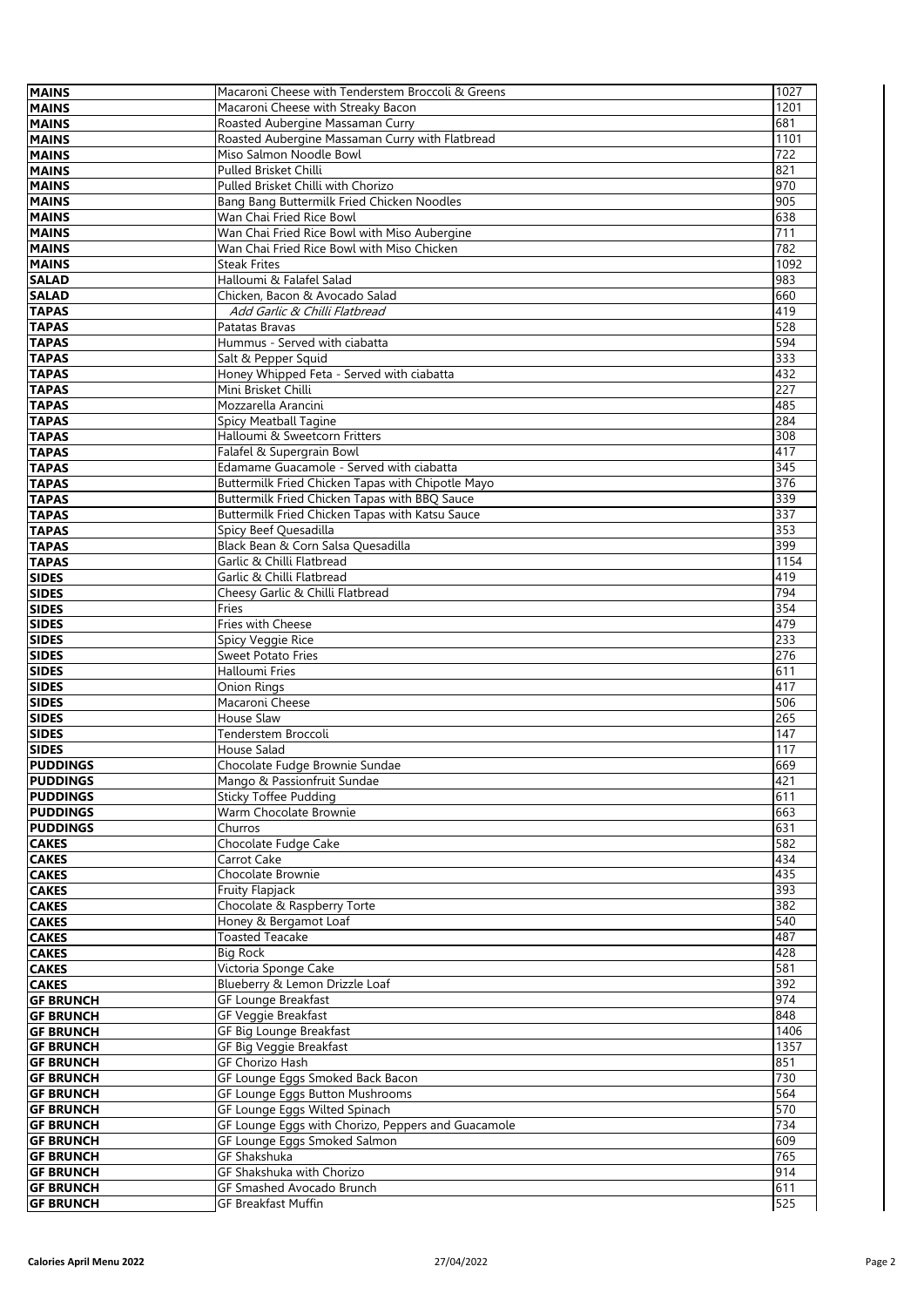| <b>GF BRUNCH</b>                  | <b>GF Back Bacon Butty</b>                                      | 623              |
|-----------------------------------|-----------------------------------------------------------------|------------------|
|                                   |                                                                 |                  |
| <b>GF BRUNCH</b>                  | GF Streaky Bacon Butty                                          | 607              |
| <b>GF BRUNCH</b>                  | <b>GF Sausage Butty</b>                                         | 531              |
| <b>GF SALAD</b>                   | GF Halloumi & Falafel Salad                                     | 983              |
| <b>GF SALAD</b>                   | GF Chicken, Bacon & Avocado Salad                               | 660              |
|                                   |                                                                 |                  |
| <b>GF SANDWICHES &amp; PANINI</b> | <b>SERVED WITH HOUSE SLAW</b>                                   |                  |
| <b>GF SANDWICHES &amp; PANINI</b> | GF Spicy Tuna Sandwich                                          | 592              |
| <b>GF SANDWICHES &amp; PANINI</b> | GF Mediterranean Chicken Sandwich                               | 541              |
| <b>GF SANDWICHES &amp; PANINI</b> | <b>GF AB's Veggie Sausage Sandwich</b>                          | 726              |
|                                   |                                                                 |                  |
| <b>GF SANDWICHES &amp; PANINI</b> | GF Falafel & Avocado Sandwich                                   | 768              |
| <b>GF SANDWICHES &amp; PANINI</b> | GF Falafel & Avocado Sandwich with Halloumi                     | 974              |
| <b>GF SANDWICHES &amp; PANINI</b> | <b>GF Twisted Chicken Club Sandwich</b>                         | 918              |
|                                   |                                                                 |                  |
| <b>GF MAINS</b>                   | <b>GF Mexican Superbowl</b>                                     | 530              |
| <b>GF MAINS</b>                   | GF Mexican Superbowl with Chorizo                               | 828              |
| <b>GF MAINS</b>                   | <b>GF Mexican Superbowl with Halloumi</b>                       | 840              |
|                                   | GF Buttermilk Fried Chicken with Chipotle Mayo                  | 1038             |
| <b>GF MAINS</b>                   |                                                                 |                  |
| <b>GF MAINS</b>                   | GF Buttermilk Fried Chicken with BBQ Sauce                      | 1001             |
| <b>GF MAINS</b>                   | GF Buttermilk Fried Chicken with Katsu Sauce                    | 999              |
| <b>GF MAINS</b>                   | GF Roasted Aubergine Massaman Curry                             | 681              |
|                                   |                                                                 |                  |
| <b>GF MAINS</b>                   | GF Pulled Brisket Chilli                                        | 821              |
| <b>GF MAINS</b>                   | GF Pulled Brisket Chilli with Chorizo                           | 970              |
| <b>GF MAINS</b>                   | GF Wan Chai Fried Rice Bowl                                     | 638              |
|                                   | GF Wan Chai Fried Rice Bowl with Miso Aubergine                 | $\overline{711}$ |
| <b>GF MAINS</b>                   |                                                                 |                  |
| <b>GF MAINS</b>                   | GF Wan Chai Fried Rice Bowl with Miso Chicken                   | 782              |
| <b>GF MAINS</b>                   | <b>GF Steak Frites</b>                                          | 1092             |
| <b>GF BURGERS</b>                 | ALL BURGERS SERVED WITH HOUSE SLAW & A CHOICE OF SALAD OR FRIES |                  |
|                                   |                                                                 |                  |
| <b>GF BURGERS</b>                 | With Fries                                                      | 354              |
| <b>GF BURGERS</b>                 | With Side Salad                                                 | 37               |
| <b>GF BURGERS</b>                 | GF Lounge Burger                                                | $\overline{743}$ |
|                                   | GF Lounge Bacon Cheeseburger                                    | 952              |
| <b>GF BURGERS</b>                 |                                                                 |                  |
| <b>GF BURGERS</b>                 | GF Chicken, Bacon & Avocado Burger                              | 739              |
| <b>GF BURGERS</b>                 | <b>GF Halloumi Burger</b>                                       | 764              |
| <b>GF BURGERS</b>                 | GF Katsu Chicken Burger                                         | 898              |
|                                   |                                                                 |                  |
| <b>GF BURGERS</b>                 | GF Beyond Cheese Burger                                         | 743              |
| <b>GF BURGERS</b>                 | GF Ultimate Chicken Burger                                      | 1087             |
| <b>GF SIDES</b>                   | <b>GF Fries</b>                                                 | 354              |
| <b>GF SIDES</b>                   | GF Fries with Cheese                                            | 479              |
|                                   |                                                                 |                  |
| <b>GF SIDES</b>                   | <b>GF Sweet Potato Fries</b>                                    | 276              |
| <b>GF SIDES</b>                   | <b>GF House Slaw</b>                                            | 265              |
| <b>GF SIDES</b>                   | <b>GF Spicy Veggie Rice</b>                                     | 233              |
|                                   |                                                                 |                  |
| <b>GF SIDES</b>                   | <b>GF Roll</b>                                                  | 291              |
| <b>GF SIDES</b>                   | <b>GF Halloumi Fries</b>                                        | 611              |
| <b>GF SIDES</b>                   | GF Tenderstem Broccoli with Garlic & Chilli                     | 147              |
| <b>GF SIDES</b>                   | <b>GF House Salad</b>                                           | 117              |
|                                   |                                                                 |                  |
| <b>GF TAPAS</b>                   | <b>GF Patatas Bravas</b>                                        | 528              |
| <b>GF TAPAS</b>                   | GF Hummus - Served with                                         | 543              |
| <b>GF TAPAS</b>                   | GF Honey Whipped Feta                                           | 379              |
| <b>GF TAPAS</b>                   | <b>GF Mini Brisket Chilli</b>                                   | 227              |
|                                   |                                                                 |                  |
| <b>GF TAPAS</b>                   | GF Halloumi & Sweetcorn Fritters                                | 308              |
| <b>GF TAPAS</b>                   | GF Mozzarella Arancini                                          | 485              |
| <b>GF TAPAS</b>                   | GF Falafel & Supergrain Bowl                                    | 417              |
|                                   | GF Buttermilk Fried Chicken Tapas with Chipotle Mayo            | 376              |
| <b>GF TAPAS</b>                   |                                                                 |                  |
| <b>GF TAPAS</b>                   | GF Buttermilk Fried Chicken Tapas with BBQ Sauce                | 339              |
| <b>GF TAPAS</b>                   | GF Buttermilk Fried Chicken Tapas with Katsu Sauce              | 337              |
| <b>GF TAPAS</b>                   | GF Vegan Edamame Guacamole                                      | 292              |
| <b>GF PUDDINGS</b>                |                                                                 |                  |
|                                   | GF Warm Chocolate Brownie                                       | 663              |
| <b>GF PUDDINGS</b>                | GF Chocolate Fudge Brownie Sundae                               | 645              |
| <b>GF PUDDINGS</b>                | GF Mango & Passionfruit Sundae                                  | 421              |
| <b>GF CAKES</b>                   | GF Chocolate & Raspberry Torte                                  | 382              |
|                                   | <b>GF Fruity Flapjack</b>                                       | 393              |
| <b>GF CAKES</b>                   |                                                                 |                  |
| <b>GF CAKES</b>                   | GF Chocolate Brownie                                            | 435              |
| <b>VEGAN BRUNCH</b>               | Vegan Breakfast                                                 | 770              |
| <b>VEGAN BRUNCH</b>               | Big Vegan Breakfast                                             | 1410             |
|                                   |                                                                 |                  |
| <b>VEGAN BRUNCH</b>               | Vegan Bacon Hash                                                | 546              |
| <b>VEGAN BRUNCH</b>               | Vegan Smashed Avocado Brunch                                    | 384              |
| <b>VEGAN BRUNCH</b>               | Vegan Bacon Butty                                               | 537              |
| <b>VEGAN BRUNCH</b>               | Vegan Sausage Butty                                             | 619              |
|                                   |                                                                 |                  |
| <b>VEGAN BRUNCH</b>               | Vegan Toast with Jam                                            | 502              |
| <b>VEGAN BRUNCH</b>               | Vegan Toast with Marmalade                                      | 502              |
| <b>VEGAN BRUNCH</b>               | Vegan Toast with Marmite                                        | 439              |
|                                   |                                                                 |                  |
| <b>VEGAN SANDWICHES</b>           | <b>SERVED WITH HOUSE SLAW</b>                                   |                  |
| <b>VEGAN SANDWICHES</b>           | Vegan Falafel & Avocado Ciabatta                                | 853              |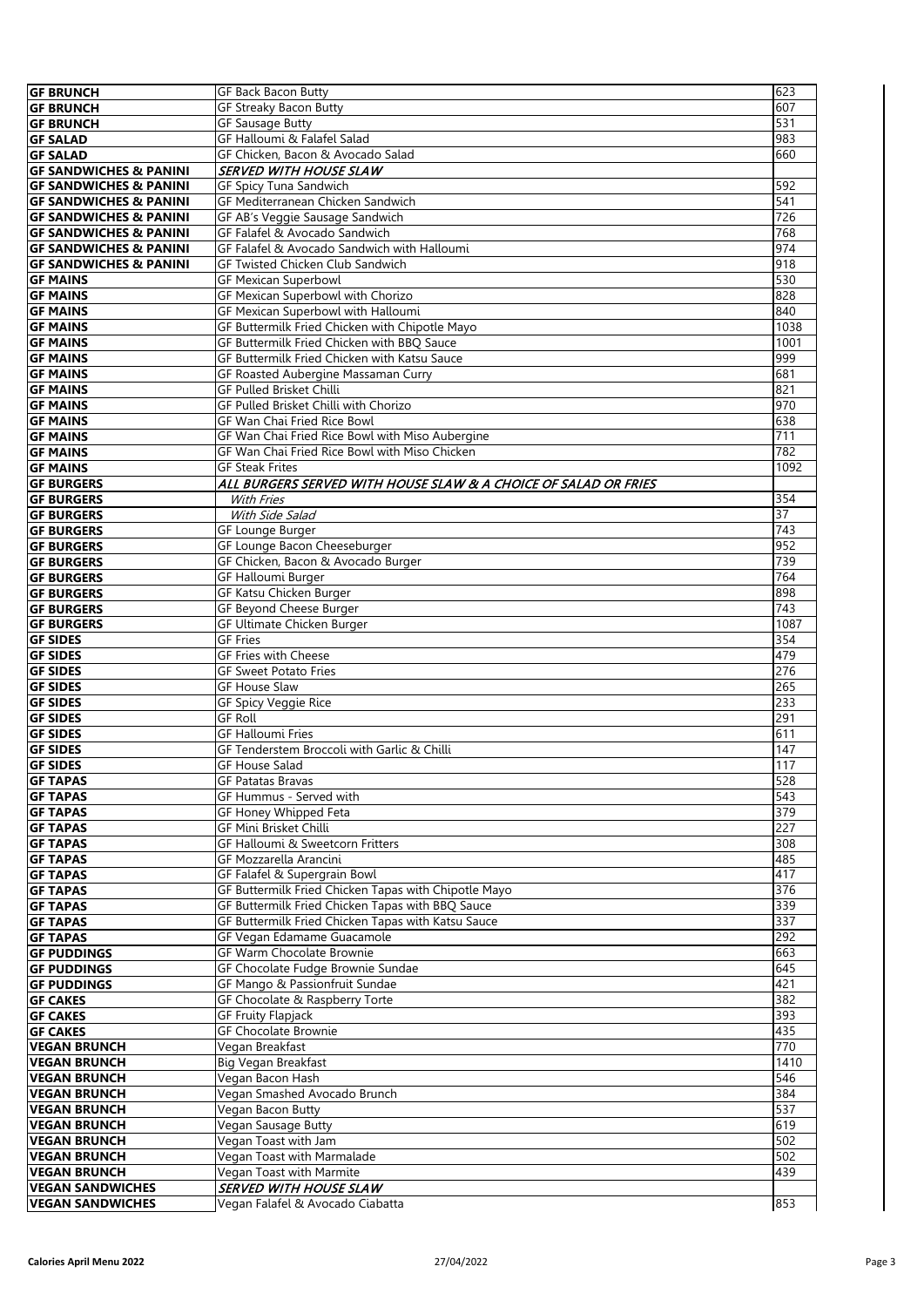| <b>VEGAN SANDWICHES</b>                              | Vegan BLT                                                             | 727              |
|------------------------------------------------------|-----------------------------------------------------------------------|------------------|
|                                                      |                                                                       |                  |
| <b>VEGAN SANDWICHES</b>                              | AB's Vegan Sausage Sandwich                                           | 818              |
| <b>VEGAN SALAD</b>                                   | Vegan Sweet Potatoes & Falafel Salad                                  | 757              |
| <b>VEGAN MAINS</b>                                   | Vegan Mexican Superbowl                                               | 530              |
|                                                      |                                                                       |                  |
| <b>VEGAN MAINS</b>                                   | Vegan Roasted Aubergine Massaman Curry                                | 681              |
| <b>VEGAN MAINS</b>                                   | Vegan Roasted Aubergine Massaman Curry with Flatbread                 | 1101             |
|                                                      |                                                                       |                  |
| <b>VEGAN BURGERS</b>                                 | ALL BURGERS SERVED WITH HOUSE SLAW & A CHOICE OF SALAD OR FRIES       |                  |
| <b>VEGAN BURGERS</b>                                 | With Fries                                                            | 354              |
| <b>VEGAN BURGERS</b>                                 | With Side Salad                                                       | 37               |
|                                                      |                                                                       |                  |
| <b>VEGAN BURGERS</b>                                 | Vegan Beyond Cheese Burger                                            | 868              |
| <b>VEGAN MAINS</b>                                   | Vegan Wan Chai Fried Rice Bowl with Miso Aubergine                    | 656              |
|                                                      |                                                                       |                  |
| <b>VEGAN MAINS</b>                                   | Add Vegan Garlic & Chilli Flatbread                                   | 419              |
| <b>VEGAN TAPAS</b>                                   | Vegan Bravas                                                          | 528              |
| <b>VEGAN TAPAS</b>                                   | Vegan Falafel & Supergrain Bowl                                       | 417              |
|                                                      |                                                                       |                  |
| <b>VEGAN TAPAS</b>                                   | Vegan Spicy Black Beans                                               | $\overline{222}$ |
| <b>VEGAN TAPAS</b>                                   | Vegan Hummus                                                          | 594              |
|                                                      |                                                                       |                  |
| <b>VEGAN TAPAS</b>                                   | Vegan Edamame Guacamole                                               | 345              |
| <b>VEGAN SIDES</b>                                   | Vegan Garlic & Chilli Flatbread                                       | 419              |
| <b>VEGAN SIDES</b>                                   | Vegan Fries                                                           | 354              |
|                                                      |                                                                       |                  |
| <b>VEGAN SIDES</b>                                   | Vegan Sweet Potato Fries                                              | 276              |
| <b>VEGAN SIDES</b>                                   | Vegan Tenderstem Broccoli with Garlic & Chilli                        | 147              |
| <b>VEGAN SIDES</b>                                   | Vegan House Slaw                                                      | 265              |
|                                                      |                                                                       |                  |
| <b>VEGAN SIDES</b>                                   | Vegan Spicy Veggie Rice                                               | 233              |
| <b>VEGAN SIDES</b>                                   | Vegan House Salad                                                     | 117              |
|                                                      |                                                                       |                  |
| <b>VEGAN PUDDINGS</b>                                | Vegan Mango Sorbet                                                    | 261              |
| <b>VEGAN CAKES</b>                                   | Vegan Chocolate & Raspberry Torte                                     | 382              |
| <b>VEGAN CAKES</b>                                   |                                                                       | 393              |
|                                                      | Vegan Fruity Flapjack                                                 |                  |
| <b>VEGAN CAKES</b>                                   | Vegan Carrot Cake                                                     | 434              |
| <b>KIDS SNACK POT</b>                                | ALL KIDS MAINS SERVED WITH KIDS SNACK POT & CAWSTON PRESS JUICE DRINK |                  |
|                                                      |                                                                       |                  |
| <b>KIDS SNACK POT</b>                                | Hummus, Breadsticks & Crunchy Carrot Sticks Pot                       | 138              |
| <b>KIDS SNACK POT</b>                                | GF Hummus & Crunchy Carrot Sticks Pot                                 | 112              |
|                                                      | Lounge Breakfast                                                      | 677              |
| <b>KIDS BREAKFAST</b>                                |                                                                       |                  |
| <b>KIDS BREAKFAST</b>                                | <b>Buttermilk Pancakes</b>                                            | 387              |
| <b>KIDS BREAKFAST</b>                                | <b>Baked Beans on Toast</b>                                           | 410              |
|                                                      |                                                                       |                  |
| <b>KIDS BREAKFAST</b>                                | Kids Grilled Cheese Toastie                                           | 378              |
|                                                      |                                                                       |                  |
|                                                      |                                                                       |                  |
| <b>KIDS MAINS</b>                                    | THE BELOW KIDS MAINS ARE SERVED WITH A CHOICE OF SALAD OR FRIES       |                  |
| <b>KIDS MAINS</b>                                    | <b>Add Fries</b>                                                      | 253              |
| <b>KIDS MAINS</b>                                    | Add Salad                                                             | 32               |
|                                                      |                                                                       |                  |
| <b>KIDS MAINS</b>                                    | Sausages and Chips                                                    | 289              |
| <b>KIDS MAINS</b>                                    | GF Sausages and Chips                                                 | 289              |
| <b>KIDS MAINS</b>                                    | Macaroni Cheese                                                       | 785              |
|                                                      |                                                                       |                  |
| <b>KIDS MAINS</b>                                    | Kids Breaded Chicken Strips                                           | 296              |
| <b>KIDS MAINS</b>                                    | Beef Burger                                                           | 557              |
|                                                      |                                                                       |                  |
| <b>KIDS MAINS</b>                                    | GF Beef Burger                                                        | 432              |
| <b>KIDS MAINS</b>                                    | <b>Fish Fingers</b>                                                   | 323              |
| <b>KIDS MAINS</b>                                    | Grilled Herby Chicken                                                 | 151              |
|                                                      |                                                                       | 151              |
| <b>KIDS MAINS</b>                                    | GF Grilled Herby Chicken                                              |                  |
| <b>KIDS MAINS</b>                                    | Falafel Burger                                                        | 544              |
| <b>KIDS MAINS</b>                                    | GF Falafel Burger                                                     | 419              |
|                                                      |                                                                       |                  |
| <b>KIDS PUDDINGS</b>                                 | Vanilla Ice Cream                                                     | 316              |
| <b>KIDS PUDDINGS</b>                                 | Fruit Sundae                                                          | 313              |
| <b>KIDS PUDDINGS</b>                                 | Warm Chocolate Brownie                                                | 400              |
|                                                      |                                                                       |                  |
| <b>ADDS &amp; EXTRAS</b>                             | Add AB's Veggie Sausage (1)                                           | 221              |
| <b>ADDS &amp; EXTRAS</b>                             | Add Avocado (0.5)                                                     | 100              |
|                                                      | Add Smoked Back Bacon                                                 | 222              |
| <b>ADDS &amp; EXTRAS</b>                             |                                                                       |                  |
| <b>ADDS &amp; EXTRAS</b>                             | Add Baked Beans                                                       | 81               |
| <b>ADDS &amp; EXTRAS</b>                             | Add Black Pudding                                                     | 61               |
|                                                      |                                                                       |                  |
| <b>ADDS &amp; EXTRAS</b>                             | Add Roasted Tomatoes (2 halves)                                       | $\overline{18}$  |
| <b>ADDS &amp; EXTRAS</b>                             | Add Brisket Portion 60g                                               | 126              |
| <b>ADDS &amp; EXTRAS</b>                             | Add Cheese Slices (2)                                                 | 80               |
|                                                      |                                                                       |                  |
| <b>ADDS &amp; EXTRAS</b>                             | Add 6oz Burger                                                        | 384              |
| <b>ADDS &amp; EXTRAS</b>                             | Add Buttermilk Chicken Half Breast                                    | 262              |
|                                                      |                                                                       |                  |
| <b>ADDS &amp; EXTRAS</b>                             | Add 1 Pancake                                                         | 151              |
| <b>ADDS &amp; EXTRAS</b>                             | Add 2 Cheddar Slices                                                  | 166              |
| <b>ADDS &amp; EXTRAS</b>                             | Add Cheddar Grated (30q)                                              | 125              |
|                                                      |                                                                       |                  |
|                                                      | Add Diced Chorizo (50g - Extras)                                      | 149              |
| <b>ADDS &amp; EXTRAS</b><br><b>ADDS &amp; EXTRAS</b> | Add Ciabatta Portion                                                  | $\overline{345}$ |
|                                                      |                                                                       |                  |
| <b>ADDS &amp; EXTRAS</b>                             | Add Cumberland Sausage                                                | 120              |
| <b>ADDS &amp; EXTRAS</b>                             | Add Edamame Guacamole 50g                                             | 68               |
|                                                      | Add 2 Falafels                                                        | 145              |
| <b>ADDS &amp; EXTRAS</b>                             |                                                                       |                  |
| <b>ADDS &amp; EXTRAS</b><br><b>ADDS &amp; EXTRAS</b> | Add Fried Egg<br>Add Fried Onion                                      | 96<br>56         |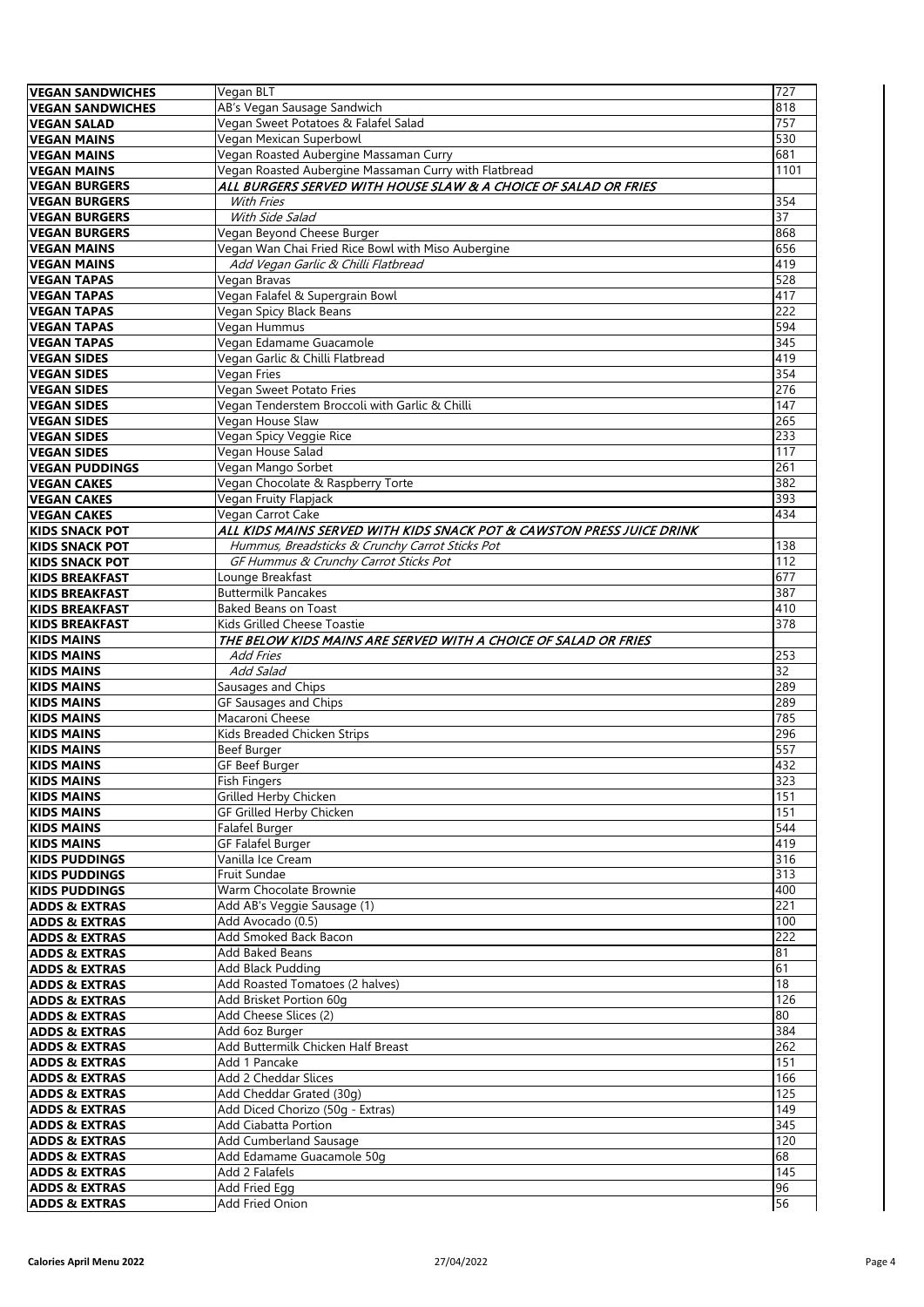| <b>ADDS &amp; EXTRAS</b>                             | Add Gluten Free Roll with Butter                 | 291                 |
|------------------------------------------------------|--------------------------------------------------|---------------------|
| <b>ADDS &amp; EXTRAS</b>                             | Add Greek Yoghurt                                | 33                  |
| <b>ADDS &amp; EXTRAS</b>                             | Add Halloumi Slices 2 (Extras & Sandwiches)      | 248                 |
| <b>ADDS &amp; EXTRAS</b>                             | Add Halloumi Sliced 3 (Mexican Superbowl)        | 351                 |
| <b>ADDS &amp; EXTRAS</b>                             | <b>Add Fritters</b>                              | 173                 |
| <b>ADDS &amp; EXTRAS</b>                             | Add Ham Slices (1.5 slices)                      | 125                 |
| <b>ADDS &amp; EXTRAS</b>                             | Add Hash Brown                                   | 195                 |
| <b>ADDS &amp; EXTRAS</b>                             | Add Herb-Marinated Chicken Half Breast           | 116                 |
| <b>ADDS &amp; EXTRAS</b>                             | Add Hollandaise                                  | 111                 |
| <b>ADDS &amp; EXTRAS</b>                             | Add Hummus                                       | 172                 |
| <b>ADDS &amp; EXTRAS</b>                             | Add Jalapeños                                    | 9                   |
| <b>ADDS &amp; EXTRAS</b>                             | Add Kraut 50g                                    | 16                  |
| <b>ADDS &amp; EXTRAS</b>                             | Add Maple Syrup                                  | 141                 |
| <b>ADDS &amp; EXTRAS</b>                             | Add Miso Aubergine 100g                          | 67                  |
| <b>ADDS &amp; EXTRAS</b>                             | Add Miso Chicken                                 | 144                 |
| <b>ADDS &amp; EXTRAS</b>                             | Add Muffin                                       | 224                 |
| <b>ADDS &amp; EXTRAS</b>                             | <b>Add Button Mushrooms</b>                      | 35                  |
| <b>ADDS &amp; EXTRAS</b>                             | <b>Add Onion Rings</b>                           | 251                 |
| <b>ADDS &amp; EXTRAS</b>                             | <b>Add Poached Egg</b>                           | 55                  |
| <b>ADDS &amp; EXTRAS</b>                             | <b>Add Smoked Salmon</b>                         | 100                 |
| <b>ADDS &amp; EXTRAS</b>                             | Add Spring Greens & Peppers (60g)                | 42                  |
| <b>ADDS &amp; EXTRAS</b>                             | Add Smoked Streaky Bacon                         | 190                 |
| <b>ADDS &amp; EXTRAS</b>                             | Add Toast                                        | 190                 |
| <b>ADDS &amp; EXTRAS</b>                             | Add Vegan Bacon Pieces<br>Add Vegan Gouda Cheese | 69<br>57            |
| <b>ADDS &amp; EXTRAS</b>                             | Add Whipped Feta                                 | 98                  |
| <b>ADDS &amp; EXTRAS</b><br><b>ADDS &amp; EXTRAS</b> | Add Spinach                                      | 76                  |
| <b>ALCOHOL FREE</b>                                  | Light & Stormy                                   | 82                  |
| <b>ALCOHOL FREE</b>                                  | Amalfi Spritz                                    | 135                 |
| <b>ALCOHOL FREE</b>                                  | Tanqueray 0.0% Gin & Tonic                       | 116                 |
| <b>MILKSHAKES</b>                                    | Banana Milkshake                                 | 309                 |
| <b>MILKSHAKES</b>                                    | Chocolate Milkshake                              | 471                 |
| <b>MILKSHAKES</b>                                    | Strawberry Milkshake                             | 325                 |
| <b>MILKSHAKES</b>                                    | Vanilla Milkshake                                | 321                 |
| <b>HOMEMADE DRINKS</b>                               | Pink Lemonade                                    | 184                 |
| <b>HOMEMADE DRINKS</b>                               | Virgin Mango Colada                              | 296                 |
| <b>HOMEMADE DRINKS</b>                               | Watermelon Iced Tea                              | 168                 |
| <b>HOMEMADE DRINKS</b>                               | Sherbet Lemonade                                 | 106                 |
| <b>HOT DRINKS</b>                                    | Americano - Black                                | 10                  |
| <b>HOT DRINKS</b>                                    | Americano - Coconut                              | 16                  |
| <b>HOT DRINKS</b>                                    | Americano - Oat                                  | 30                  |
| <b>HOT DRINKS</b>                                    | Americano - Skinny                               | 23                  |
| <b>HOT DRINKS</b>                                    | Americano - Soy                                  | 30                  |
| <b>HOT DRINKS</b>                                    | Americano - Whole Milk                           | 43                  |
| <b>HOT DRINKS</b>                                    | Babyccino                                        | 13                  |
| <b>HOT DRINKS</b>                                    | Babyccino - Coconut                              | 4                   |
| <b>HOT DRINKS</b>                                    | Babyccino - Oat                                  | 9                   |
| <b>HOT DRINKS</b>                                    | Babyccino - Soy                                  | 9                   |
| <b>HOT DRINKS</b>                                    | Cappuccino - Cup                                 | 64                  |
| <b>HOT DRINKS</b>                                    | Cappuccino - Cup - Coconut                       | $\overline{23}$     |
| <b>HOT DRINKS</b>                                    | Cappuccino - Cup - Skinny                        | $\overline{33}$     |
| <b>HOT DRINKS</b>                                    | Cappuccino - Cup - Soy                           | 43                  |
| <b>HOT DRINKS</b>                                    | Cappuccino - Mug                                 | 117                 |
| <b>HOT DRINKS</b>                                    | Cappuccino - Mug - Coconut                       | 40                  |
| <b>HOT DRINKS</b>                                    | Cappuccino - Mug - Oat                           | 79                  |
| <b>HOT DRINKS</b>                                    | Cappuccino - Mug - Skinny                        | 60<br>79            |
| <b>HOT DRINKS</b>                                    | Cappuccino - Mug - Soy                           | 10                  |
| <b>HOT DRINKS</b><br><b>HOT DRINKS</b>               | Macchiato - Whole Milk                           |                     |
|                                                      | Double Espresso                                  | 6<br>$\overline{3}$ |
| <b>HOT DRINKS</b><br><b>HOT DRINKS</b>               | Espresso                                         | 97                  |
| <b>HOT DRINKS</b>                                    | Flat White<br>Flat White - Coconut               | 33                  |
| <b>HOT DRINKS</b>                                    | Flat White - Oat                                 | 65                  |
| <b>HOT DRINKS</b>                                    | Flat White - Skinny                              | 50                  |
| <b>HOT DRINKS</b>                                    | Flat White - Soy                                 | 65                  |
| <b>HOT DRINKS</b>                                    | Hot Chocolate - Cup                              | 163                 |
| <b>HOT DRINKS</b>                                    | Hot Chocolate - Cup - Coconut                    | 108                 |
| <b>HOT DRINKS</b>                                    | Hot Chocolate - Cup - Oat                        | 136                 |
| <b>HOT DRINKS</b>                                    | Hot Chocolate - Cup - Skinny                     | 122                 |
| <b>HOT DRINKS</b>                                    | Hot Chocolate - Cup - Soy                        | 136                 |
| <b>HOT DRINKS</b>                                    | Hot Chocolate - Mug                              | 237                 |
| <b>HOT DRINKS</b>                                    | Hot Chocolate - Mug - Coconut                    | 131                 |
|                                                      |                                                  |                     |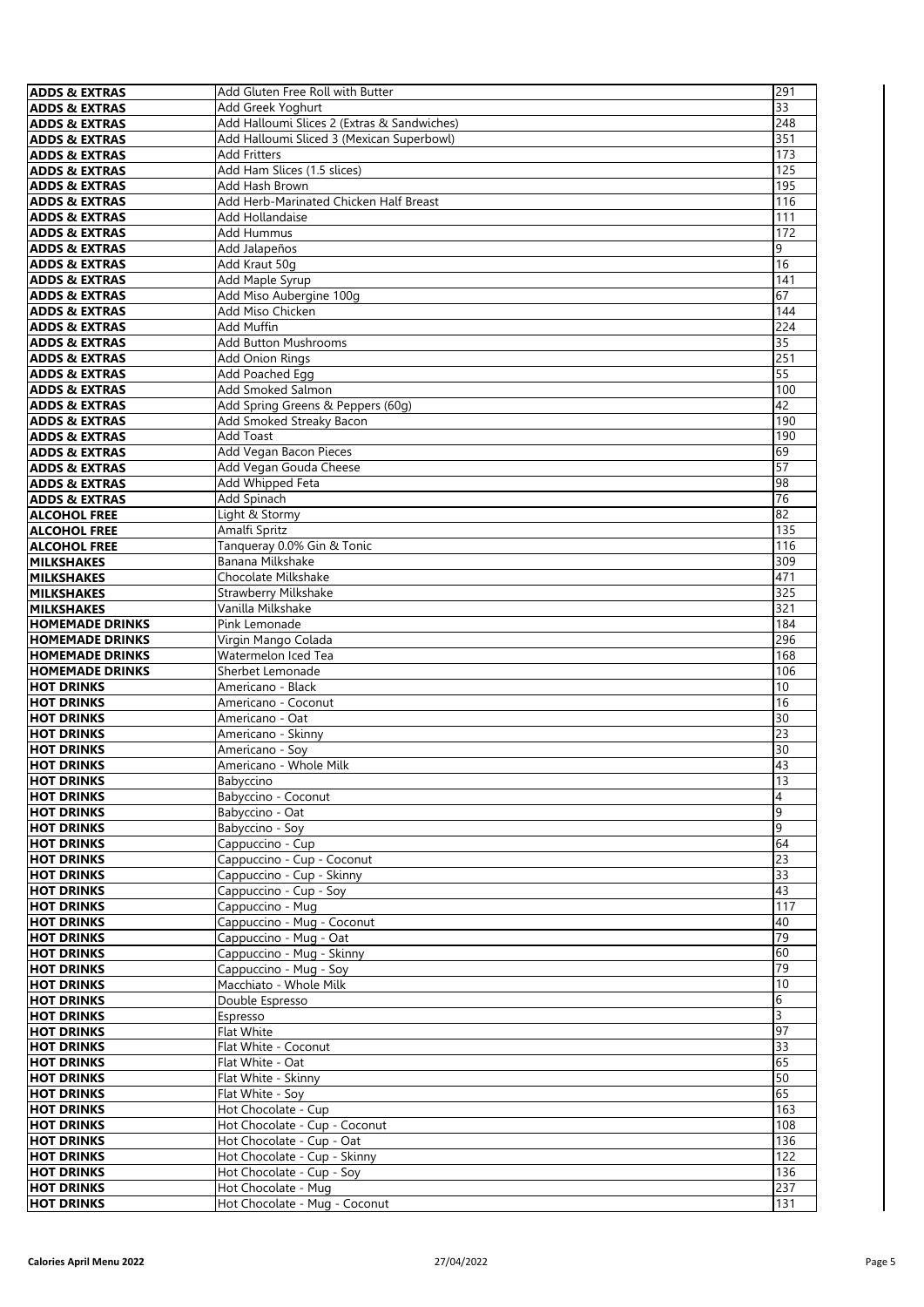| <b>HOT DRINKS</b>                        | Hot Chocolate - Mug - Oat                     | 185      |
|------------------------------------------|-----------------------------------------------|----------|
| <b>HOT DRINKS</b>                        | Hot Chocolate - Mug - Skinny                  | 159      |
| <b>HOT DRINKS</b>                        | Hot Chocolate - Mug - Soy                     | 185      |
|                                          |                                               |          |
| <b>HOT DRINKS</b>                        | Iced Coffee                                   | 213      |
| <b>HOT DRINKS</b>                        | Iced Coffee - Coconut                         | 71       |
| <b>HOT DRINKS</b>                        | Iced Coffee - Oat                             | 143      |
| <b>HOT DRINKS</b>                        | Iced Coffee - Skinny                          | 108      |
| <b>HOT DRINKS</b>                        | Iced Coffee - Soy                             | 143      |
| <b>HOT DRINKS</b>                        | Latte - Cup                                   | 85       |
| <b>HOT DRINKS</b>                        | Latte - Cup - Coconut                         | 30       |
| <b>HOT DRINKS</b>                        | Latte - Cup - Oat                             | 58       |
| <b>HOT DRINKS</b>                        | Latte - Cup - Skinny                          | 44       |
|                                          |                                               |          |
| <b>HOT DRINKS</b>                        | Latte - Cup - Soy                             | 58       |
| <b>HOT DRINKS</b>                        | Latte - Mug                                   | 159      |
| <b>HOT DRINKS</b>                        | Latte - Mug - Coconut                         | 53       |
| <b>HOT DRINKS</b>                        | Latte - Mug - Oat                             | 107      |
| <b>HOT DRINKS</b>                        | Latte - Mug - Skinny                          | 81       |
| <b>HOT DRINKS</b>                        | Latte - Mug - Soy                             | 107      |
| <b>HOT DRINKS</b>                        | Mocha - Cup                                   | 144      |
| <b>HOT DRINKS</b>                        | Mocha - Cup - Coconut                         | 88       |
| <b>HOT DRINKS</b>                        | Mocha - Cup - Oat                             | 117      |
| <b>HOT DRINKS</b>                        | Mocha - Cup - Skinny                          | 103      |
| <b>HOT DRINKS</b>                        | Mocha - Cup - Soy                             | 117      |
| <b>HOT DRINKS</b>                        |                                               | 217      |
|                                          | Mocha - Mug                                   |          |
| <b>HOT DRINKS</b>                        | Mocha - Mug - Coconut                         | 112      |
| <b>HOT DRINKS</b>                        | Mocha - Mug - Oat                             | 165      |
| <b>HOT DRINKS</b>                        | Mocha - Mug - Skinny                          | 140      |
| <b>HOT DRINKS</b>                        | Mocha - Mug - Soy                             | 165      |
| <b>HOT DRINKS</b>                        | Tea Decaf                                     | 1        |
| <b>HOT DRINKS</b>                        | Tea English Breakfast                         |          |
| <b>HOT DRINKS</b>                        | Tea Chamomile                                 |          |
| <b>HOT DRINKS</b>                        | Tea Earl Grey                                 |          |
| <b>HOT DRINKS</b>                        | Tea Honeybush & Rooibos                       |          |
| <b>HOT DRINKS</b>                        | Tea Jasmine Pearls                            |          |
| <b>HOT DRINKS</b>                        | Tea Lemon & Ginger                            |          |
| <b>HOT DRINKS</b>                        | Tea Mao Feng Green                            |          |
| <b>HOT DRINKS</b>                        | Tea Peppermint                                | 1        |
| <b>HOT DRINKS</b>                        | Tea Super Fruit                               | 1        |
| <b>SOFT DRINKS</b>                       | Apple Juice Kids                              | 72       |
| <b>SOFT DRINKS</b>                       | Apple Juice Large                             | 225      |
|                                          |                                               | 146      |
| <b>SOFT DRINKS</b><br><b>SOFT DRINKS</b> | Apple Juice Small                             | 71       |
|                                          | Artisan Agave Lemon Tonic                     | 81       |
| <b>SOFT DRINKS</b>                       | Artisan Barrel Smoked Cola                    |          |
| <b>SOFT DRINKS</b>                       | Artisan Pink Citrus Tonic                     | 68       |
| <b>SOFT DRINKS</b>                       | Big Tom Tomato Juice                          | 45       |
| <b>SOFT DRINKS</b>                       | Blackcurrant & Soda Kids                      | 27       |
| <b>SOFT DRINKS</b>                       | Blackcurrant & Soda Large                     | 54       |
| <b>SOFT DRINKS</b>                       | Blackcurrant & Soda Small                     | 40       |
| <b>SOFT DRINKS</b>                       | Cawston Press Sparkling Cloudy Apple          | 79       |
| <b>SOFT DRINKS</b>                       | Cawston Press Sparkling Rhubarb & Sweet Apple | 76       |
| <b>SOFT DRINKS</b>                       | Cola Kids                                     | 95       |
| <b>SOFT DRINKS</b>                       | Cola Large                                    | 191      |
| <b>SOFT DRINKS</b>                       | Cola Small                                    | 143      |
| <b>SOFT DRINKS</b>                       | Cranberry Juice Kids                          | 111      |
| <b>SOFT DRINKS</b>                       | Cranberry Juice Large                         | 222      |
| <b>SOFT DRINKS</b>                       | Cranberry Juice Small                         | 166      |
| <b>SOFT DRINKS</b>                       | Diet Cola                                     | 0        |
| <b>SOFT DRINKS</b>                       | Diet Cola Large                               | $\Omega$ |
| <b>SOFT DRINKS</b>                       | Diet Cola Small                               | $\Omega$ |
|                                          | Fentimans Gently Sparkling Elderflower        | 88       |
| <b>SOFT DRINKS</b>                       |                                               |          |
| <b>SOFT DRINKS</b>                       | Fentimans Rose Lemonade                       | 113      |
| <b>SOFT DRINKS</b>                       | Fentimans Traditional Ginger Beer             | 107      |
| <b>SOFT DRINKS</b>                       | Fever Tree Light Tonic                        | 30       |
| <b>SOFT DRINKS</b>                       | Fever Tree Tonic                              | 56       |
| <b>SOFT DRINKS</b>                       | Freshly Squeezed OJ & Lemonade Large          | 322      |
| <b>SOFT DRINKS</b>                       | Freshly Squeezed OJ & Lemonade Small          | 241      |
| <b>SOFT DRINKS</b>                       | Freshly Squeezed Orange Juice Large           | 204      |
| <b>SOFT DRINKS</b>                       | Freshly Squeezed Orange Juice Small           | 153      |
| <b>SOFT DRINKS</b>                       | Frobisher's Cherry Juice                      | 115      |
| <b>SOFT DRINKS</b>                       | Frobisher's Grapefruit Juice                  | 83       |
| <b>SOFT DRINKS</b>                       | Genie Kombucha Crisp Citrus                   | 55       |
| <b>SOFT DRINKS</b>                       | Genie Kombucha Dry Apple                      | 50       |
|                                          |                                               |          |